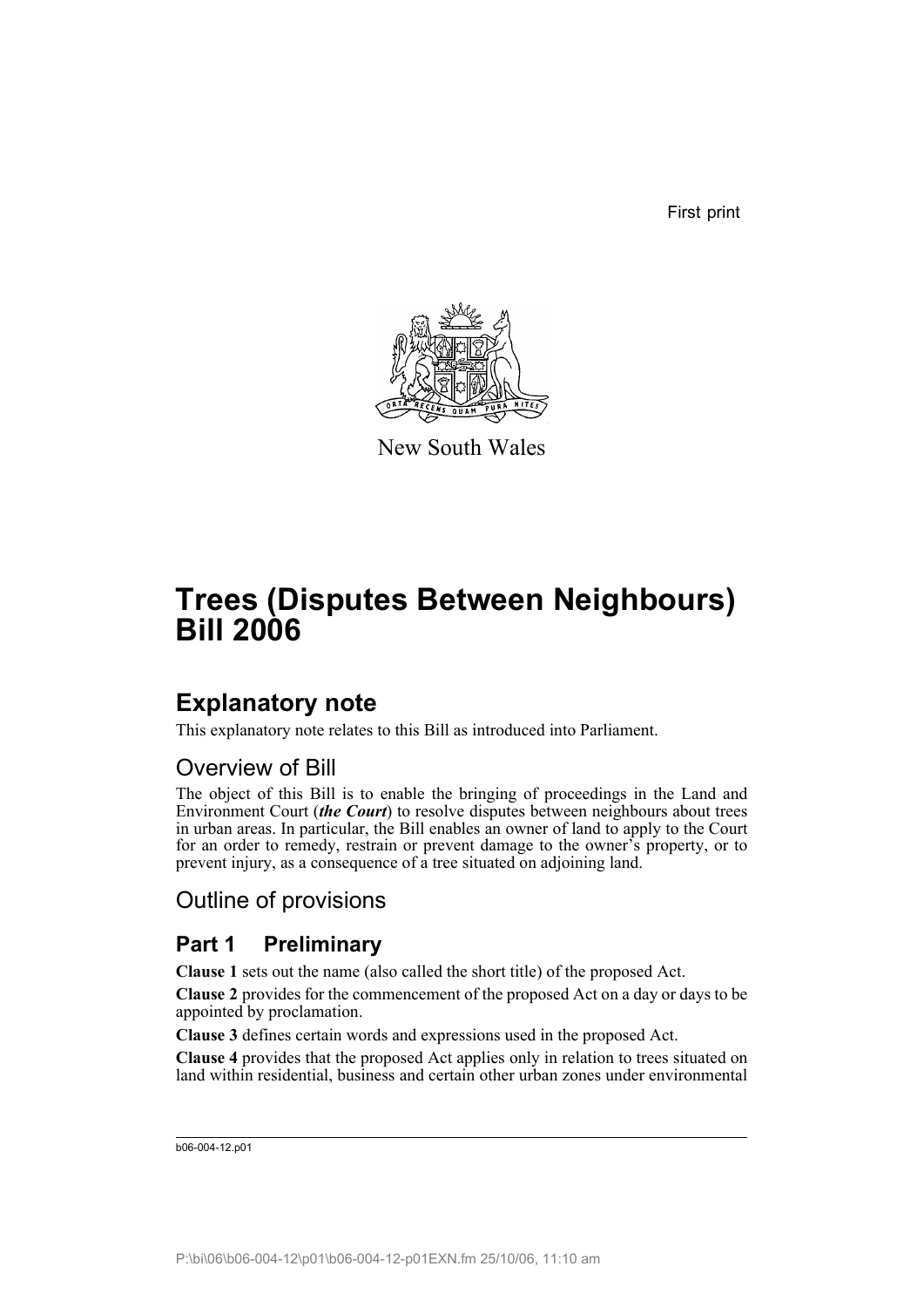Explanatory note

planning instruments made under the *Environmental Planning and Assessment Act 1979*. Clause 4 also provides that the proposed Act does not apply to trees situated on land vested in, or managed by, a local council, and for the regulations to extend or exclude the land to which the proposed Act applies.

**Clause 5** abolishes the right that a person may otherwise have to bring any court action in nuisance as a result of damage caused by a tree to which the proposed Act applies.

**Clause 6** makes it clear that an order of the Court under proposed Part 2 does not generally enable a person to carry out any work, or engage in any activity, for which a consent or other authorisation is required under another Act or that is prohibited under another Act. However, an order under proposed Part 2 is to have effect despite any requirement that would otherwise apply for a consent or other authorisation to be obtained in relation to the tree concerned under the *Environmental Planning and Assessment Act 1979* or the *Heritage Act 1977*. A local council or the Heritage Council (a *relevant authority*) may appear in proceedings brought under the proposed Act if such an authorisation of the relevant authority would otherwise be required. (See **clause 13**.)

# **Part 2 Court orders**

**Clause 7** enables an owner of land to apply to the Court for an order to remedy, restrain or prevent damage to property on the land, or to prevent injury to any person, as a consequence of a tree situated on adjoining land.

**Clause 8** provides that an applicant for any such order must notify certain persons, including the owner of the tree concerned and any relevant authority who would be entitled to appear, under proposed section 13, in proceedings relating to the tree. The Court may direct that other persons be notified. The Court may also waive the requirement to give notice.

**Clause 9** confers a discretion on the Court to make such orders as it thinks fit to remedy, restrain or prevent damage to property, or to prevent injury to any person, as a consequence of the tree concerned. The clause provides a range of examples of orders that the Court may make.

**Clause 10** provides, among other things, that the Court must not make an order under proposed Part 2 unless it is satisfied that the applicant has made a reasonable effort to reach agreement with the owner of the tree concerned and that the notification requirements set out in proposed section 8 have been complied with. Clause 10 also provides that the Court must not make such an order unless it is satisfied that the tree concerned:

- (a) has caused, is causing, or is likely in the near future to cause, damage to the applicant's property, or
- (b) is likely to cause injury to any person.

**Clause 11** provides that, if the tree concerned is on Crown land and the matter has been referred to a local land board under the *Crown Lands Act 1989* or the *Western Lands Act 1901*, the Court must not make an order under proposed Part 2 unless the

Explanatory note page 2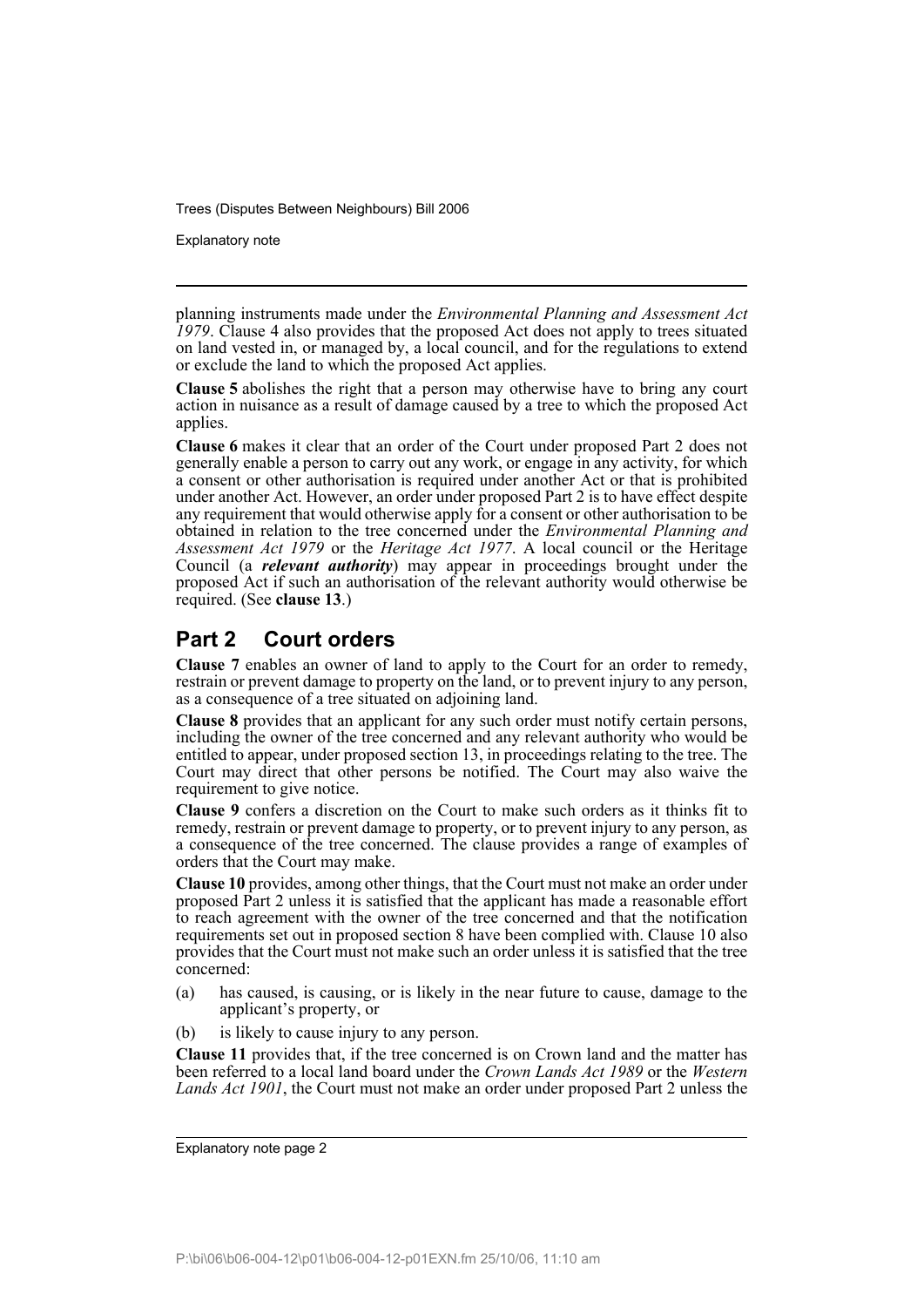Explanatory note

local land board has completed or made its inquiry, report or recommendation and the applicant has been advised of any related decision by the Minister for Lands or Minister for Natural Resources.

**Clause 12** requires the Court to consider a range of matters before determining an application made under the proposed Act.

**Clause 14** provides that the Court must provide a copy of any order it makes under proposed Part 2 to the council of the local government area in which the tree is situated and to the Heritage Council (if the Heritage Council appeared in the proceedings concerned under proposed section 13).

## **Part 3 Enforcement of orders**

**Clause 15** makes it an offence for a person to fail to comply with any requirement imposed on the person by an order under proposed Part 2. The maximum penalty for such an offence will be  $1,000$  penalty units (currently, \$110,000).

**Clause 16** provides that an order under proposed Part 2 that requires an owner of land to carry out work in relation to a tree situated on the land binds any successor in title to the owner who is given notice of the order.

**Clause 17** empowers a local council to enter land for the purpose of carrying out work relating to a tree situated on the land if the owner of the land has failed to carry out the work, within a specified period, in accordance with an order made under proposed Part 2. This clause also allows the council to recover in a court of competent jurisdiction the reasonable costs of carrying out such work.

## **Part 4 Miscellaneous**

**Clause 18** makes it clear that, except for the abolition (under proposed section 5) of rights to bring actions in nuisance relating to damage caused by trees to which the proposed Act applies, the proposed Act does not affect the rights that a person has under any other Act or law to interfere with a tree that is not owned by the person.

**Clause 19** provides that the proposed Act binds the Crown.

**Clause 20** enables the Governor to make regulations for the purposes of the proposed Act.

**Clause 21** is a formal provision that gives effect to the provisions set out in Schedule 1.

**Clause 22** is a formal provision that gives effect to the amendments to the *Land and Environment Court Act 1979* and the regulations set out in Schedule 2.

**Clause 23** provides for the review of the proposed Act within 2 years from the date of assent to the proposed Act.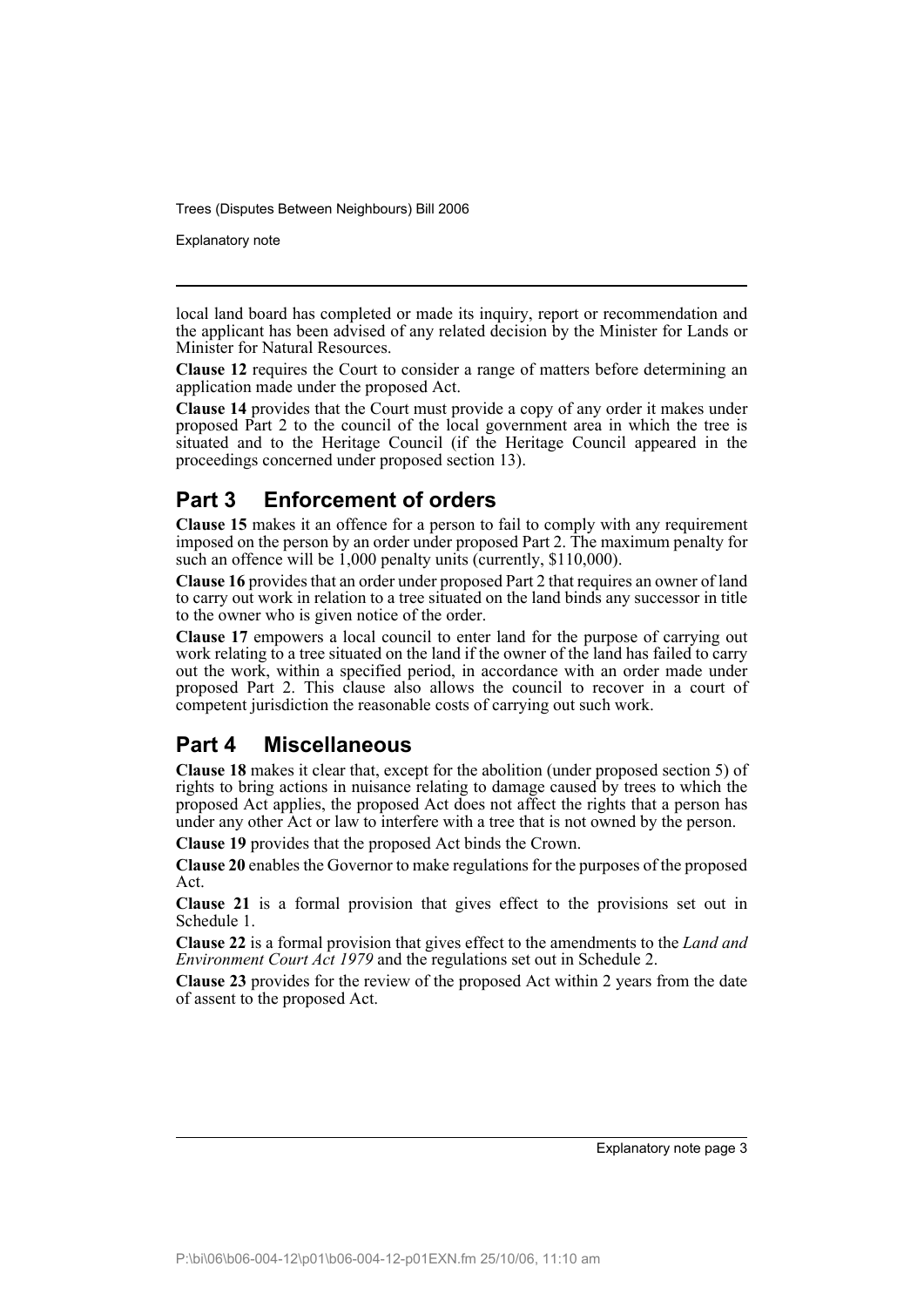Explanatory note

#### **Schedule 1 Savings, transitional and other provisions**

**Schedule 1** contains provisions enabling the Governor to make regulations of a savings or transitional nature. Schedule  $\overline{1}$  also contains a clause that provides that proposed section 5, which abolishes rights to bring actions in nuisance relating to damage caused by trees to which the proposed Act applies, does not apply in respect of any proceedings commenced in a court before the commencement of that proposed section.

# **Schedule 2 Amendment of other legislation**

**Schedule 2** amends the *Land and Environment Court Act 1979*, *Conveyancing (Sale of Land) Regulation 2005* and *Environmental Planning and Assessment Regulation 2000* as set out in the Schedule.

Explanatory note page 4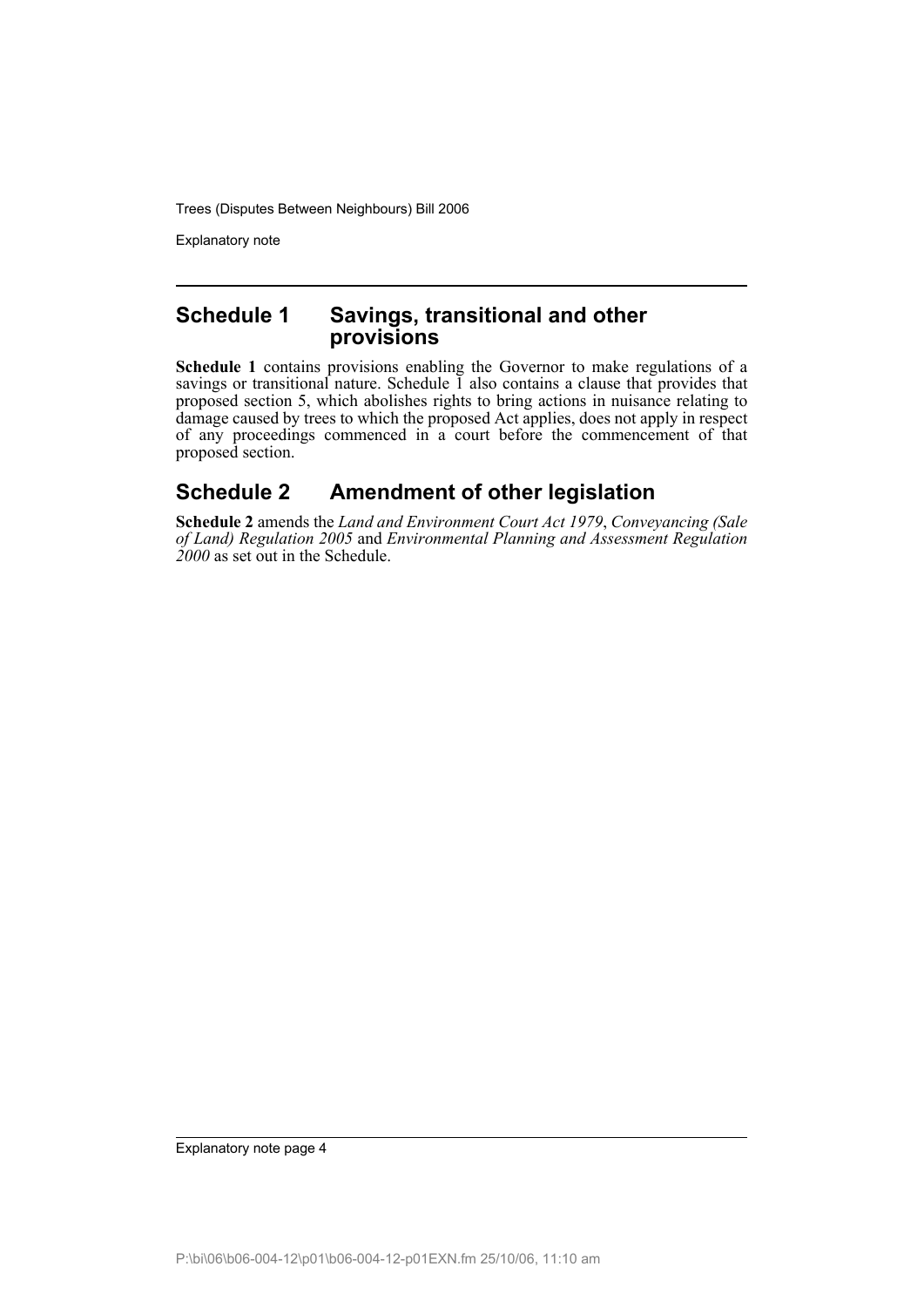First print



New South Wales

# **Trees (Disputes Between Neighbours) Bill 2006**

# **Contents**

|        |   |                                                          | Page |
|--------|---|----------------------------------------------------------|------|
| Part 1 |   | <b>Preliminary</b>                                       |      |
|        |   | Name of Act                                              | 2    |
|        | 2 | Commencement                                             | 2    |
|        | 3 | Definitions                                              | 2    |
|        | 4 | Act applies to trees on certain land                     | 2    |
|        | 5 | Action in nuisance                                       | 3    |
|        | 6 | Authorisation of work or activity regulated by or under  |      |
|        |   | other Act                                                | 3    |
| Part 2 |   | <b>Court orders</b>                                      |      |
|        | 7 | Application to Court by affected land owner              | 4    |
|        | 8 | Notice of application for order to be given to owners of |      |
|        |   | affected land                                            | 4    |
|        | 9 | Jurisdiction to make orders                              | 4    |
|        |   |                                                          |      |

b06-004-12.p01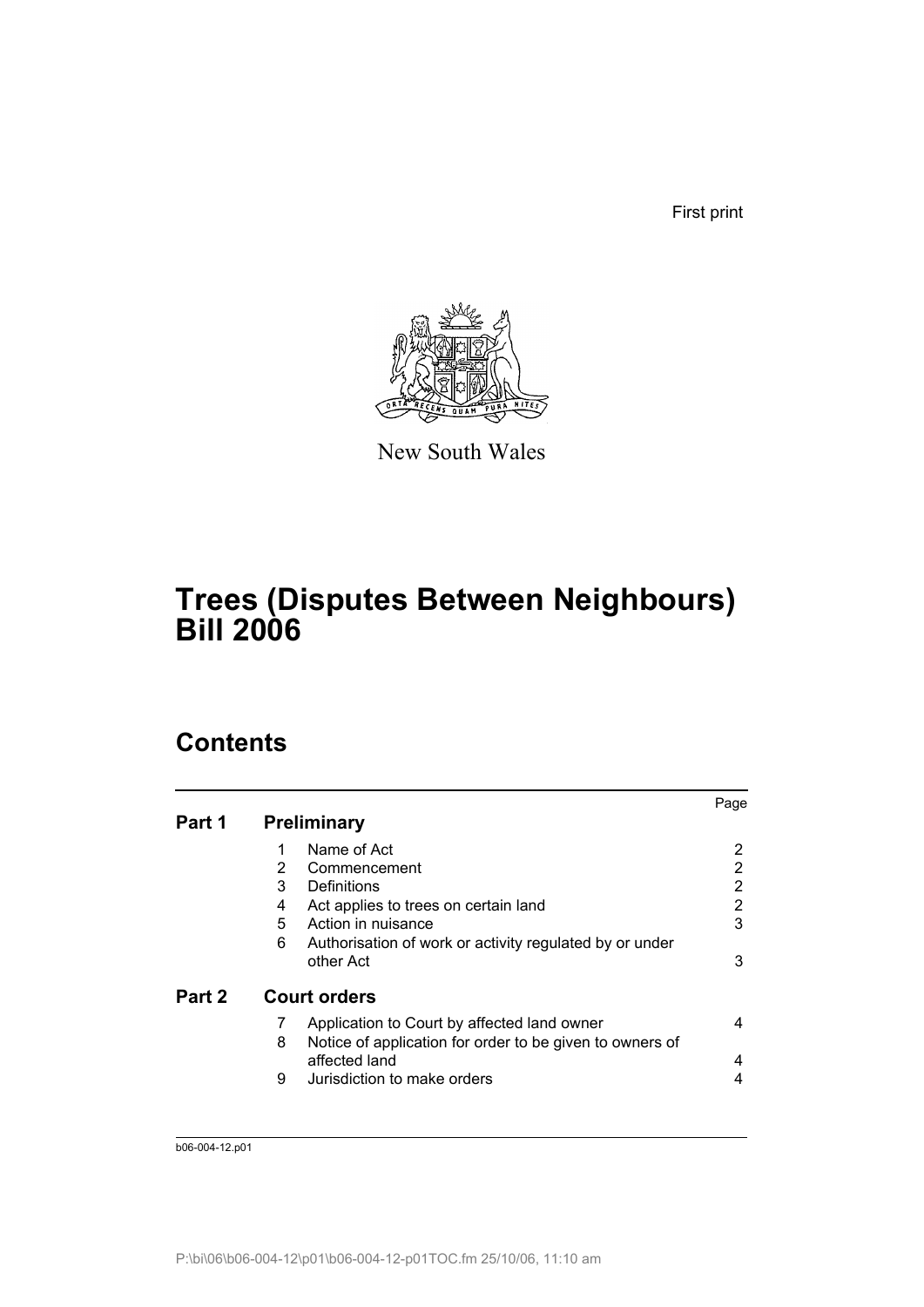Contents

|                   |                      |                                                                         | Page |  |  |
|-------------------|----------------------|-------------------------------------------------------------------------|------|--|--|
|                   | 10                   | Matters of which Court must be satisfied before making<br>an order      | 5    |  |  |
|                   | 11                   | Trees on Crown land referred to local land board                        | 5    |  |  |
|                   | 12                   | Matters to be considered by Court                                       | 6    |  |  |
|                   | 13                   | Appearance by local council or Heritage Council                         | 7    |  |  |
|                   | 14                   | Court to provide copy of order to local council and<br>Heritage Council | 7    |  |  |
| Part 3            |                      | <b>Enforcement of orders</b>                                            |      |  |  |
|                   | 15                   | Failure to comply with order                                            | 8    |  |  |
|                   | 16                   | Certain successors in title bound by order                              | 8    |  |  |
|                   | 17                   | Carrying out of work by local council                                   | 8    |  |  |
| Part 4            | <b>Miscellaneous</b> |                                                                         |      |  |  |
|                   | 18                   | Rights under other Acts or laws                                         | 10   |  |  |
|                   | 19                   | Act to bind Crown                                                       | 10   |  |  |
|                   | 20                   | Regulations                                                             | 10   |  |  |
|                   | 21 <sup>°</sup>      | Savings, transitional and other provisions                              | 10   |  |  |
|                   | 22                   | Amendment of other legislation                                          | 10   |  |  |
|                   | 23                   | <b>Review of Act</b>                                                    | 10   |  |  |
| <b>Schedule 1</b> |                      | Savings, transitional and other provisions                              | 12   |  |  |
| <b>Schedule 2</b> |                      | <b>Amendment of other legislation</b>                                   | 13   |  |  |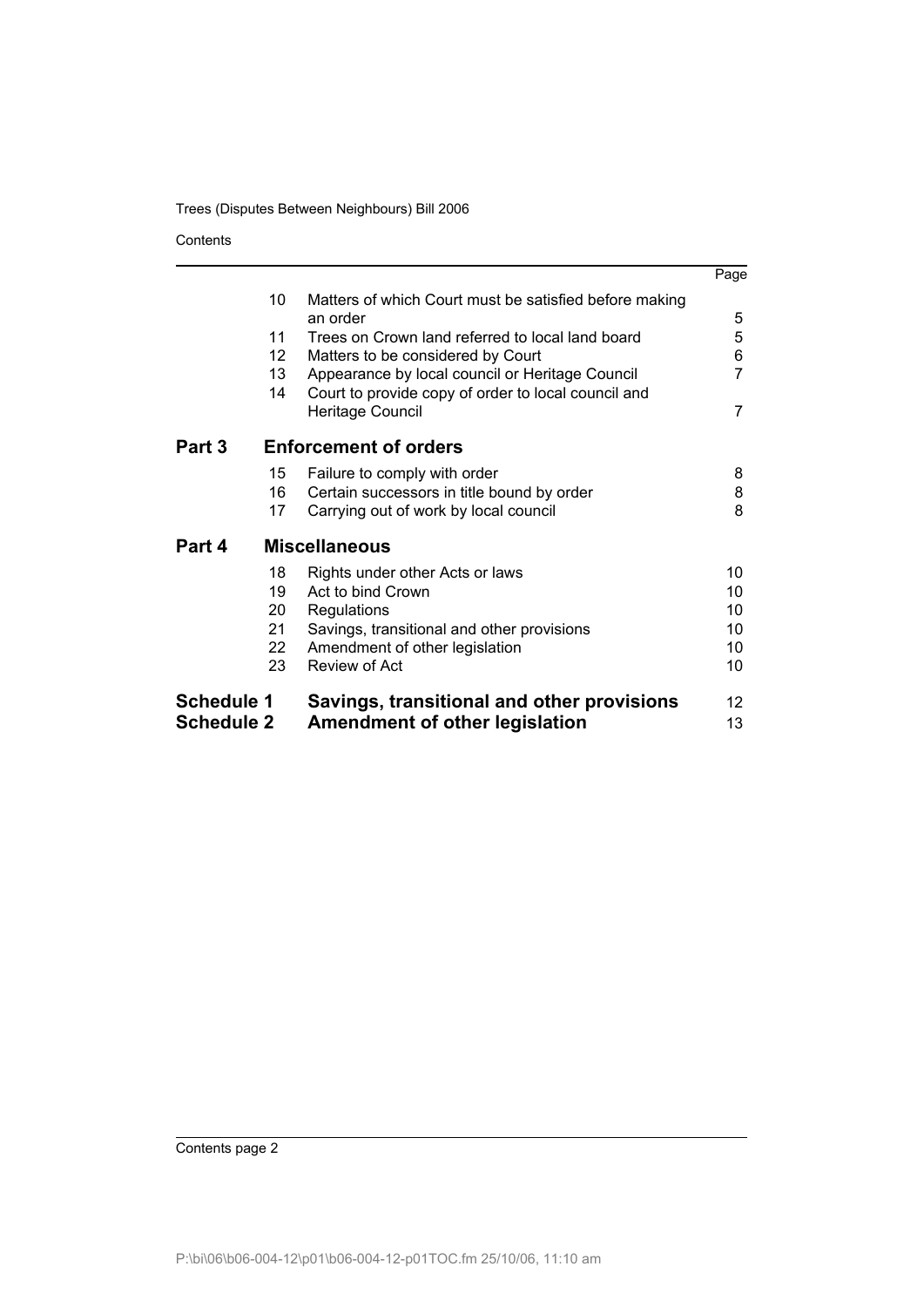

New South Wales

# **Trees (Disputes Between Neighbours) Bill 2006**

No , 2006

#### **A Bill for**

An Act to provide for proceedings in the Land and Environment Court for the resolution of disputes between neighbours concerning trees; and for other purposes.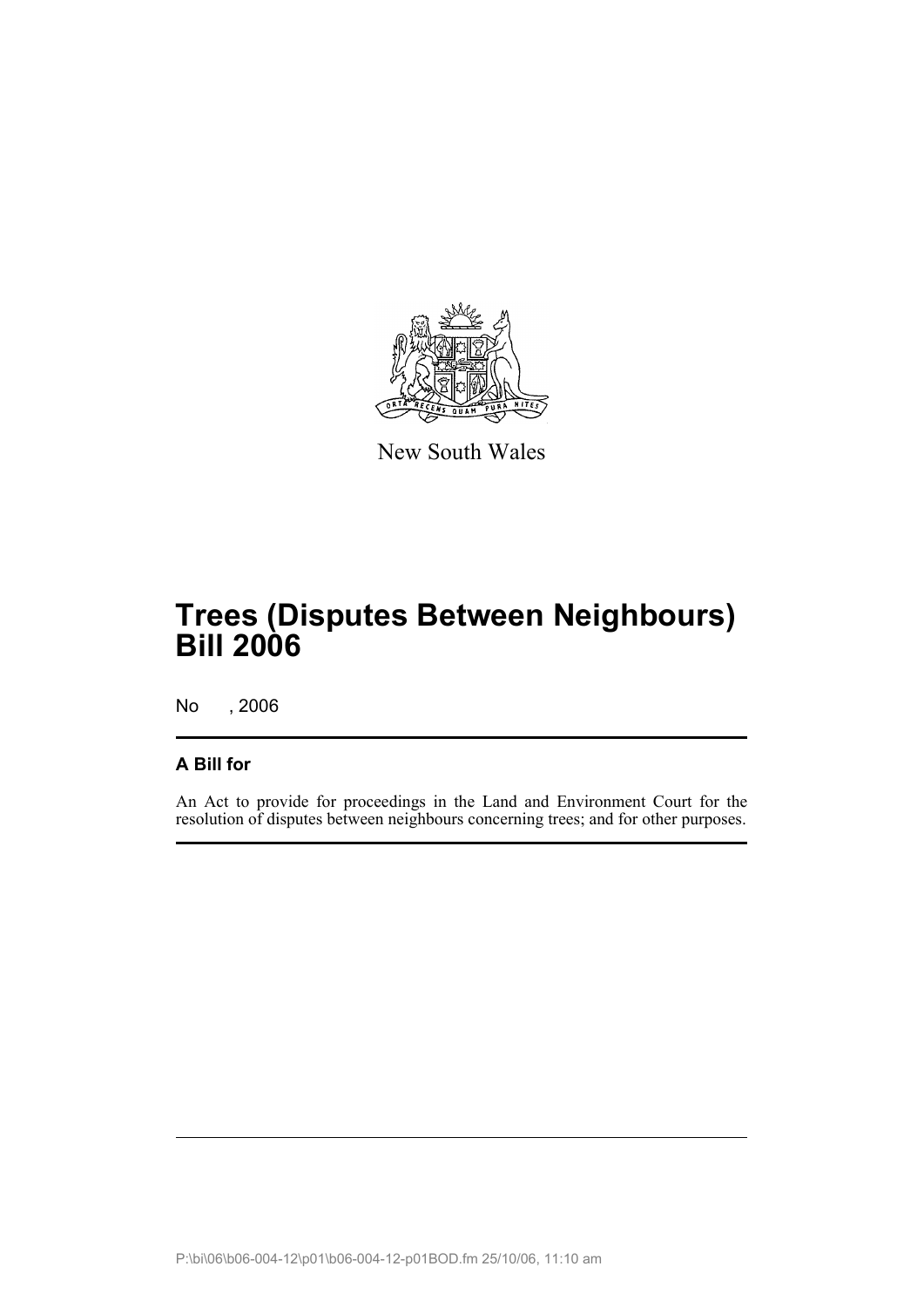Part 1 Preliminary

<span id="page-7-4"></span><span id="page-7-3"></span><span id="page-7-2"></span><span id="page-7-1"></span><span id="page-7-0"></span>

| The Legislature of New South Wales enacts: |                     |                                                                                                                                                                                                                                                                                                                                                                                                           | $\mathbf{1}$                     |  |
|--------------------------------------------|---------------------|-----------------------------------------------------------------------------------------------------------------------------------------------------------------------------------------------------------------------------------------------------------------------------------------------------------------------------------------------------------------------------------------------------------|----------------------------------|--|
| <b>Preliminary</b><br>Part 1               |                     |                                                                                                                                                                                                                                                                                                                                                                                                           |                                  |  |
| 1                                          |                     | <b>Name of Act</b>                                                                                                                                                                                                                                                                                                                                                                                        |                                  |  |
|                                            |                     | This Act is the <i>Trees (Disputes Between Neighbours) Act 2006</i> .                                                                                                                                                                                                                                                                                                                                     | $\overline{4}$                   |  |
| $\mathbf{2}$                               | <b>Commencement</b> |                                                                                                                                                                                                                                                                                                                                                                                                           | $\mathbf 5$                      |  |
|                                            |                     | This Act commences on a day or days to be appointed by proclamation.                                                                                                                                                                                                                                                                                                                                      | 6                                |  |
| 3                                          |                     | <b>Definitions</b>                                                                                                                                                                                                                                                                                                                                                                                        | $\overline{7}$                   |  |
|                                            | (1)                 | In this Act:                                                                                                                                                                                                                                                                                                                                                                                              | 8                                |  |
|                                            |                     | <b>council</b> has the same meaning as it has in the <i>Local Government Act</i><br>1993.                                                                                                                                                                                                                                                                                                                 | 9<br>10                          |  |
|                                            |                     | <i>interfere</i> with a tree includes cut down, fell, remove, kill, destroy,<br>poison, ringbark, uproot or burn a tree or any part of a tree (including its<br>roots).                                                                                                                                                                                                                                   | 11<br>12<br>13                   |  |
|                                            |                     | owner of land includes the occupier of the land.                                                                                                                                                                                                                                                                                                                                                          | 14                               |  |
|                                            |                     | <i>the Court</i> means the Land and Environment Court.                                                                                                                                                                                                                                                                                                                                                    | 15                               |  |
|                                            |                     | <i>tree</i> includes any woody perennial plant, any plant resembling a tree in<br>form and size, and any other plant prescribed by the regulations.                                                                                                                                                                                                                                                       | 16<br>17                         |  |
|                                            | (2)                 | Notes included in this Act do not form part of this Act.                                                                                                                                                                                                                                                                                                                                                  | 18                               |  |
| 4                                          |                     | Act applies to trees on certain land                                                                                                                                                                                                                                                                                                                                                                      | 19                               |  |
|                                            | (1)                 | This Act applies only to trees situated on the following land:                                                                                                                                                                                                                                                                                                                                            | 20                               |  |
|                                            |                     | any land within a zone designated "residential" (but not<br>(a)<br>"rural-residential"), "village", "township", "industrial"<br><sub>or</sub><br>"business" under an environmental planning instrument (within<br>the meaning of the <i>Environmental Planning and Assessment Act</i><br>1979) or, having regard to the purpose of the zone, having the<br>substantial character of a zone so designated, | 21<br>22<br>23<br>24<br>25<br>26 |  |
|                                            |                     | any land of a kind prescribed by the regulations for the purposes<br>(b)<br>of this section.                                                                                                                                                                                                                                                                                                              | 27<br>28                         |  |
|                                            | (2)                 | This Act does not apply to trees situated on:                                                                                                                                                                                                                                                                                                                                                             | 29                               |  |
|                                            |                     | any land that is vested in, or managed by, a council, or<br>(a)                                                                                                                                                                                                                                                                                                                                           | 30                               |  |
|                                            |                     | any land of a kind prescribed by the regulations.<br>(b)                                                                                                                                                                                                                                                                                                                                                  | 31                               |  |
|                                            | (3)                 | For the purposes of this Act, a tree is situated on land if the tree is<br>situated wholly or principally on the land.                                                                                                                                                                                                                                                                                    | 32<br>33                         |  |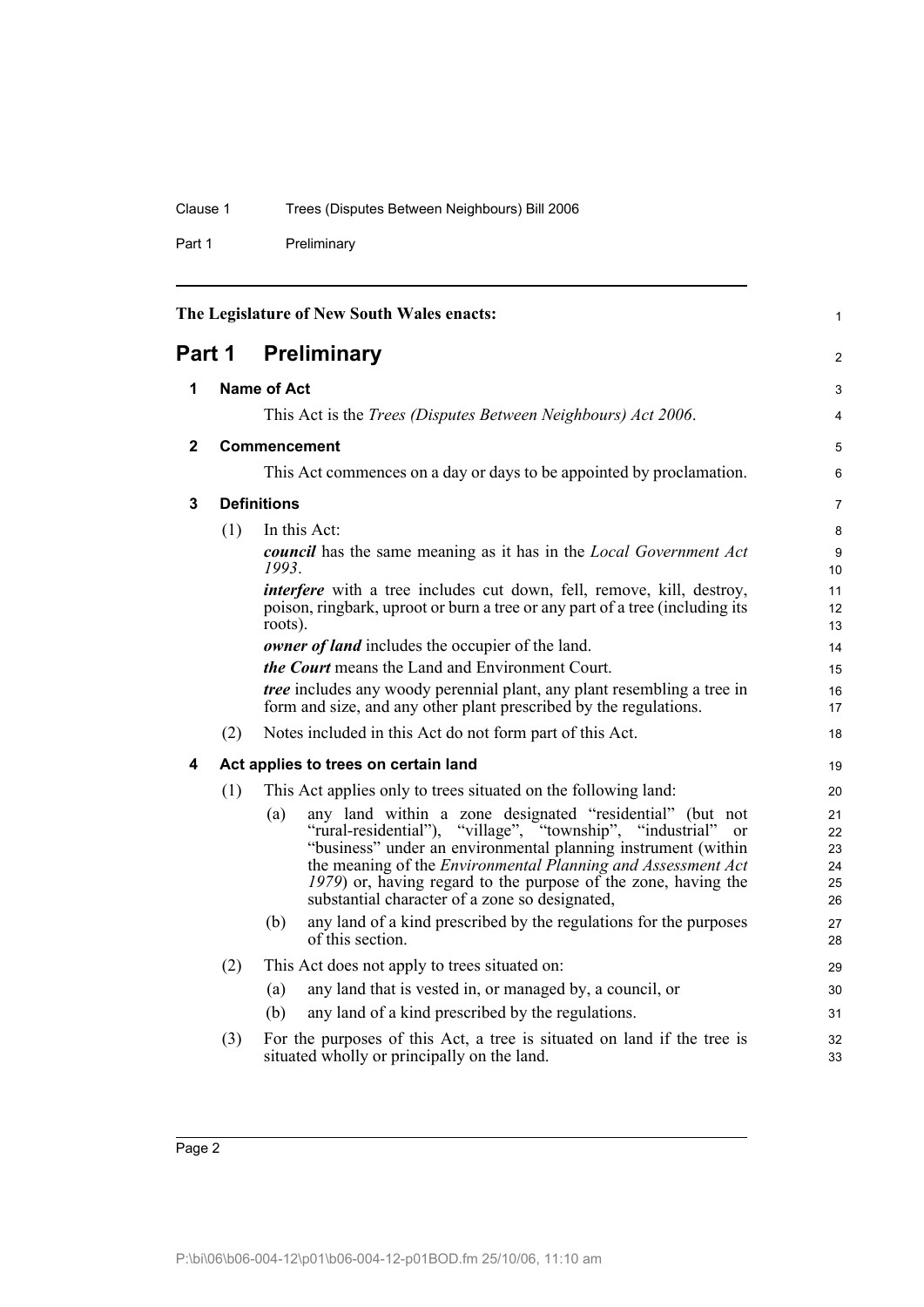Trees (Disputes Between Neighbours) Bill 2006 Clause 5

Preliminary **Preliminary** Part 1

<span id="page-8-1"></span><span id="page-8-0"></span>

| 5 |     |      | <b>Action in nuisance</b>                                                                                                                                                                                                                                                    | $\mathbf{1}$             |
|---|-----|------|------------------------------------------------------------------------------------------------------------------------------------------------------------------------------------------------------------------------------------------------------------------------------|--------------------------|
|   |     |      | No action may be brought in nuisance as a result of damage caused by                                                                                                                                                                                                         | 2                        |
|   |     |      | a tree to which this Act applies.                                                                                                                                                                                                                                            | 3                        |
| 6 |     |      | Authorisation of work or activity regulated by or under other Act                                                                                                                                                                                                            | $\overline{4}$           |
|   | (1) |      | Except as provided by subsection (3), an order under Part 2 does not<br>authorise or require a person:                                                                                                                                                                       | 5<br>6                   |
|   |     | (a)  | to carry out any work or engage in any activity for which a<br>consent or other authorisation must be obtained under any other<br>Act without that consent or authorisation, or                                                                                              | $\overline{7}$<br>8<br>9 |
|   |     | (b)  | to carry out any work or engage in any activity that is prohibited<br>by or under any other Act.                                                                                                                                                                             | 10<br>11                 |
|   | (2) | Act. | Except as provided by subsection $(3)$ , a person may not apply to the<br>Court for an order under Part 2 if the carrying out of the work or<br>engagement in the activity concerned is prohibited by or under another                                                       | 12<br>13<br>14<br>15     |
|   | (3) |      | An order under Part 2 has effect despite any requirement that would<br>otherwise apply for a consent or other authorisation in relation to the<br>tree concerned to be obtained under the <i>Environmental Planning and</i><br>Assessment Act 1979 or the Heritage Act 1977. | 16<br>17<br>18<br>19     |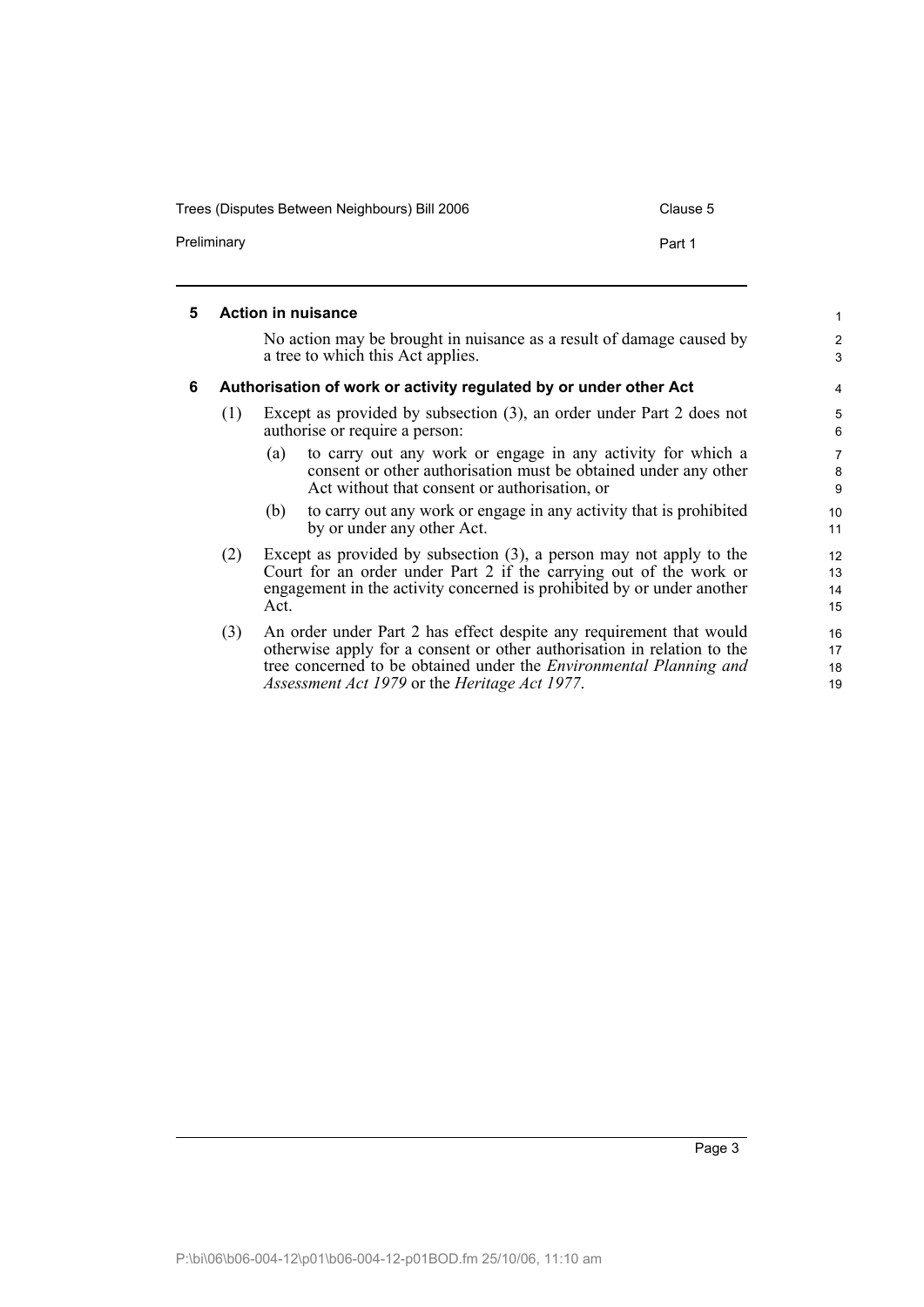Part 2 Court orders

## <span id="page-9-1"></span><span id="page-9-0"></span>**Part 2 Court orders**

#### <span id="page-9-3"></span><span id="page-9-2"></span>**7 Application to Court by affected land owner** An owner of land may apply to the Court for an order to remedy, restrain or prevent damage to property on the land, or to prevent injury to any person, as a consequence of a tree to which this Act applies that is situated on adjoining land. **8 Notice of application for order to be given to owners of affected land** (1) An applicant for an order under this Part must give at least 21 days notice of the lodging of the application and the terms of any order sought to: (a) the owner of the land on which the tree is situated, and (b) any relevant authority that would, in accordance with section 13, be entitled to appear in proceedings in relation to the tree, and (c) any other person the applicant has reason to believe will be affected by the order. (2) The Court may direct that notice of an application be given to a person or that notice be given in a specified manner or within a specified period. (3) The Court may waive the requirement to give notice or vary the period of notice under this section if it thinks it appropriate to do so in the circumstances. **9 Jurisdiction to make orders** (1) The Court may make such orders as it thinks fit to remedy, restrain or prevent damage to property, or to prevent injury to any person, as a consequence of the tree the subject of the application concerned. (2) Without limiting the powers of the Court to make orders under subsection (1), an order made under that subsection may: (a) require the taking of specified action to remedy damage to property, or (b) require the taking of specified action to restrain or prevent damage or, if damage has already occurred, further damage, to property, or (c) require the taking of specified action to prevent injury to any person, or (d) require the making of an application to obtain any consent or other authorisation referred to in section 6 (1) (a), or

1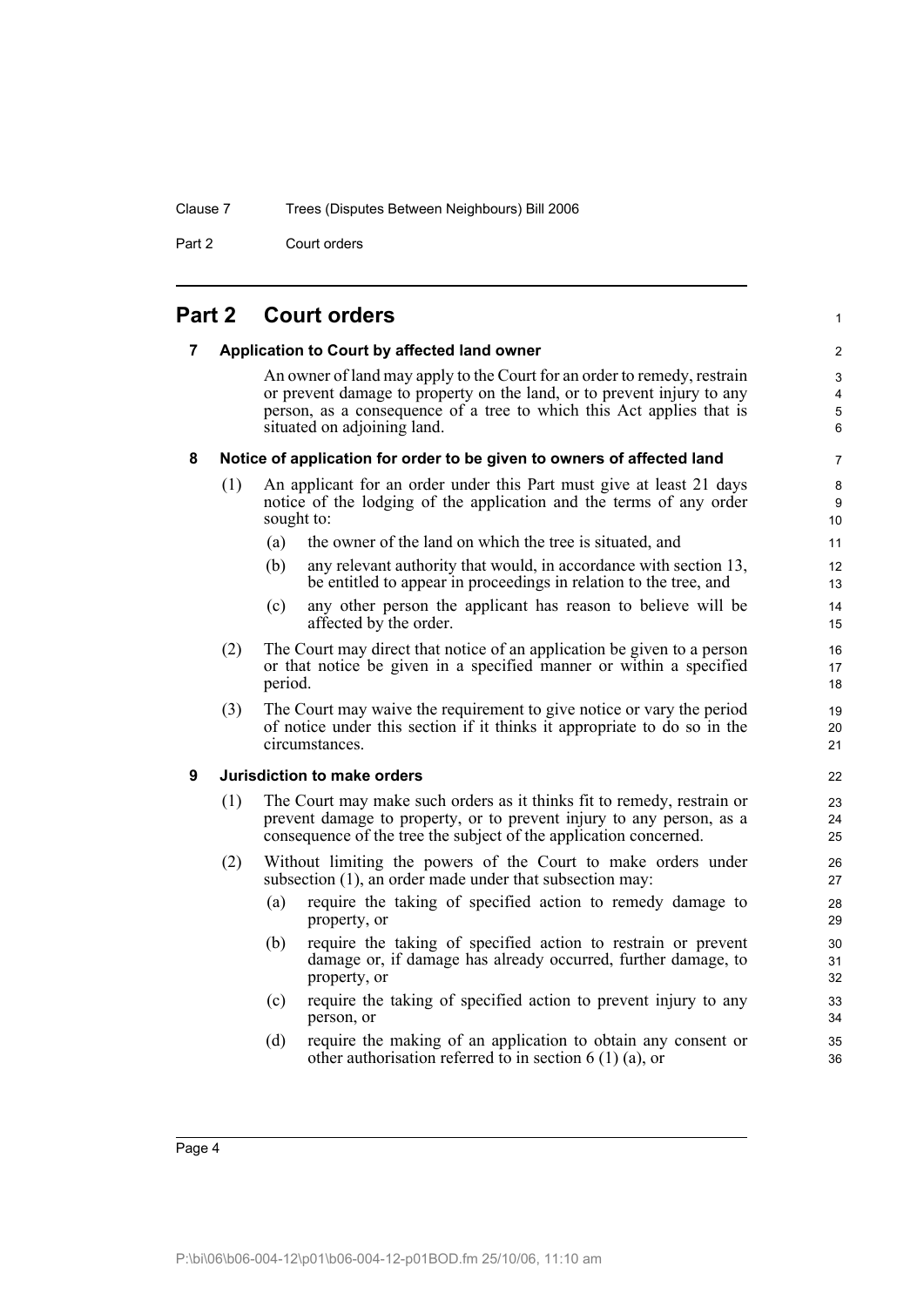Trees (Disputes Between Neighbours) Bill 2006 Clause 10

Court orders **Part 2** 

<span id="page-10-1"></span><span id="page-10-0"></span>

|    |     | (e) | authorise the applicant concerned to take specified action to<br>remedy, restrain or prevent damage or (if damage has already<br>occurred) further damage to property, or                                                                                                                          | $\mathbf{1}$<br>$\overline{2}$<br>3 |
|----|-----|-----|----------------------------------------------------------------------------------------------------------------------------------------------------------------------------------------------------------------------------------------------------------------------------------------------------|-------------------------------------|
|    |     | (f) | authorise the applicant concerned to take specified action to<br>prevent injury to any person, or                                                                                                                                                                                                  | 4<br>5                              |
|    |     | (g) | authorise land to be entered for the purposes of carrying out an<br>order under this section (including for the purposes of obtaining<br>quotations for the carrying out of work on the land), or                                                                                                  | 6<br>7<br>8                         |
|    |     | (h) | require the payment of costs associated with carrying out an order<br>under this section, or                                                                                                                                                                                                       | 9<br>10                             |
|    |     | (i) | require the payment of compensation for damage to property, or                                                                                                                                                                                                                                     | 11                                  |
|    |     | (i) | require the replacement of a tree that the Court orders to be<br>removed and for the new tree to be maintained to a mature<br>growth.                                                                                                                                                              | 12<br>13<br>14                      |
| 10 |     |     | Matters of which Court must be satisfied before making an order                                                                                                                                                                                                                                    | 15                                  |
|    | (1) |     | The Court must not make an order under this Part unless it is satisfied:                                                                                                                                                                                                                           | 16                                  |
|    |     | (a) | that the applicant has made a reasonable effort to reach<br>agreement with the owner of the land on which the tree is<br>situated, and                                                                                                                                                             | 17<br>18<br>19                      |
|    |     | (b) | if the requirement to give notice has not been waived, that the<br>applicant has given notice of the application in accordance with<br>section 8.                                                                                                                                                  | 20<br>21<br>22                      |
|    | (2) |     | The Court must not make an order under this Part unless it is satisfied<br>that the tree concerned:                                                                                                                                                                                                | 23<br>24                            |
|    |     | (a) | has caused, is causing, or is likely in the near future to cause,<br>damage to the applicant's property, or                                                                                                                                                                                        | 25<br>26                            |
|    |     | (b) | is likely to cause injury to any person.                                                                                                                                                                                                                                                           | 27                                  |
| 11 |     |     | Trees on Crown land referred to local land board                                                                                                                                                                                                                                                   | 28                                  |
|    | (1) |     | The Court must not make an order under this Part if the tree concerned<br>is on Crown land and the matter has been referred to a local land board,<br>or a Chairperson of a local land board, under section 22 of the Crown<br>Lands Act 1989 or section 10A of the Western Lands Act 1901 unless: | 29<br>30<br>31<br>32                |
|    |     | (a) | any inquiry, report or recommendation provided for in that<br>section in relation to the matter has been completed or made, and                                                                                                                                                                    | 33<br>34                            |
|    |     | (b) | the applicant has been advised of any decision made by the<br>Minister administering the Crown Lands Act 1989 or the Western<br>Lands Act 1901 in relation to the matter.                                                                                                                          | 35<br>36<br>37                      |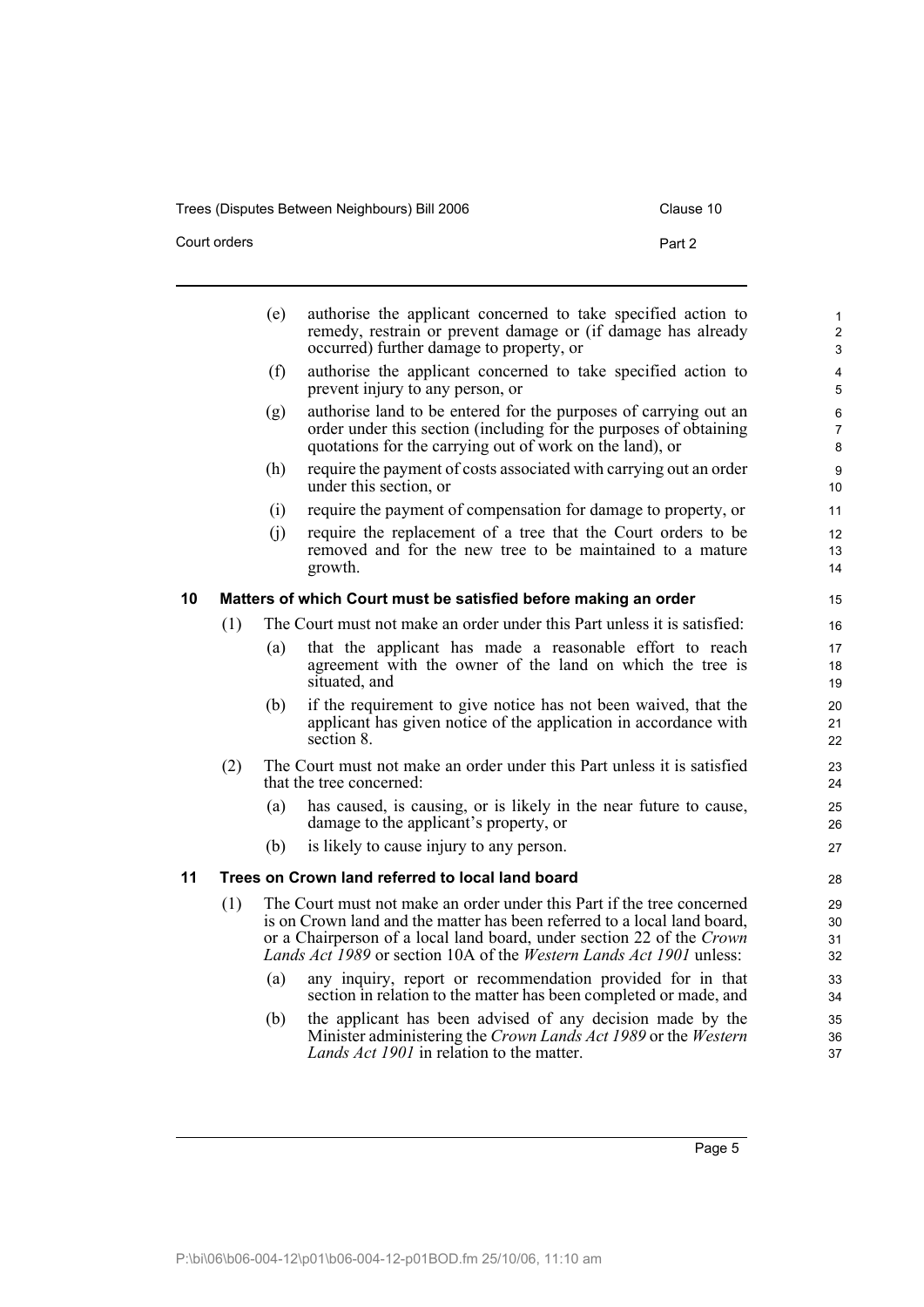## Clause 12 Trees (Disputes Between Neighbours) Bill 2006

Part 2 Court orders

<span id="page-11-0"></span>

|    | (2) |           | In this section:                                                                                                                                                                                                                                                                               | 1                          |
|----|-----|-----------|------------------------------------------------------------------------------------------------------------------------------------------------------------------------------------------------------------------------------------------------------------------------------------------------|----------------------------|
|    |     |           | <b>Crown land</b> has the same meaning as it has in the Crown Lands Act                                                                                                                                                                                                                        | $\overline{2}$             |
|    |     | that Act. | 1989, and includes land dedicated for a public purpose under Part 5 of                                                                                                                                                                                                                         | 3                          |
|    |     |           |                                                                                                                                                                                                                                                                                                | 4                          |
| 12 |     |           | <b>Matters to be considered by Court</b>                                                                                                                                                                                                                                                       | 5                          |
|    |     |           | Before determining an application made under this Part, the Court is to<br>consider the following matters:                                                                                                                                                                                     | 6<br>$\overline{7}$        |
|    |     | (a)       | the location of the tree concerned in relation to the boundary of<br>the land on which the tree is situated and any premises,                                                                                                                                                                  | 8<br>9                     |
|    |     | (b)       | whether interference with the tree would, in the absence of<br>section $6(3)$ , require any consent or other authorisation under the<br>Environmental Planning and Assessment Act 1979 or the<br>Heritage Act 1977 and, if so, whether any such consent or<br>authorisation has been obtained, | 10<br>11<br>12<br>13<br>14 |
|    |     | (c)       | whether the tree has any historical, cultural, social or scientific<br>value,                                                                                                                                                                                                                  | 15<br>16                   |
|    |     | (d)       | any contribution of the tree to the local ecosystem and<br>biodiversity,                                                                                                                                                                                                                       | 17<br>18                   |
|    |     | (e)       | any contribution of the tree to the natural landscape and scenic<br>value of the land on which it is situated or the locality concerned,                                                                                                                                                       | 19<br>20                   |
|    |     | (f)       | the intrinsic value of the tree to public amenity,                                                                                                                                                                                                                                             | 21                         |
|    |     | (g)       | any impact of the tree on soil stability, the water table or other<br>natural features of the land or locality concerned,                                                                                                                                                                      | 22<br>23                   |
|    |     | (h)       | if the applicant alleges that the tree concerned has caused, is<br>causing, or is likely in the near future to cause, damage to the<br>applicant's property:                                                                                                                                   | 24<br>25<br>26             |
|    |     |           | anything, other than the tree, that has contributed, or is<br>(i)<br>contributing, to any such damage or likelihood of damage,<br>including any act or omission by the applicant and the<br>impact of any trees owned by the applicant, and                                                    | 27<br>28<br>29<br>30       |
|    |     |           | any steps taken by the applicant or the owner of the land on<br>(ii)<br>which the tree is situated to prevent or rectify any such<br>damage,                                                                                                                                                   | 31<br>32<br>33             |
|    |     | (i)       | if the applicant alleges that the tree concerned is likely to cause<br>injury to any person:                                                                                                                                                                                                   | 34<br>35                   |
|    |     |           | (i)<br>anything, other than the tree, that has contributed, or is<br>contributing, to any such likelihood, including any act or<br>omission by the applicant and the impact of any trees<br>owned by the applicant, and                                                                        | 36<br>37<br>38<br>39       |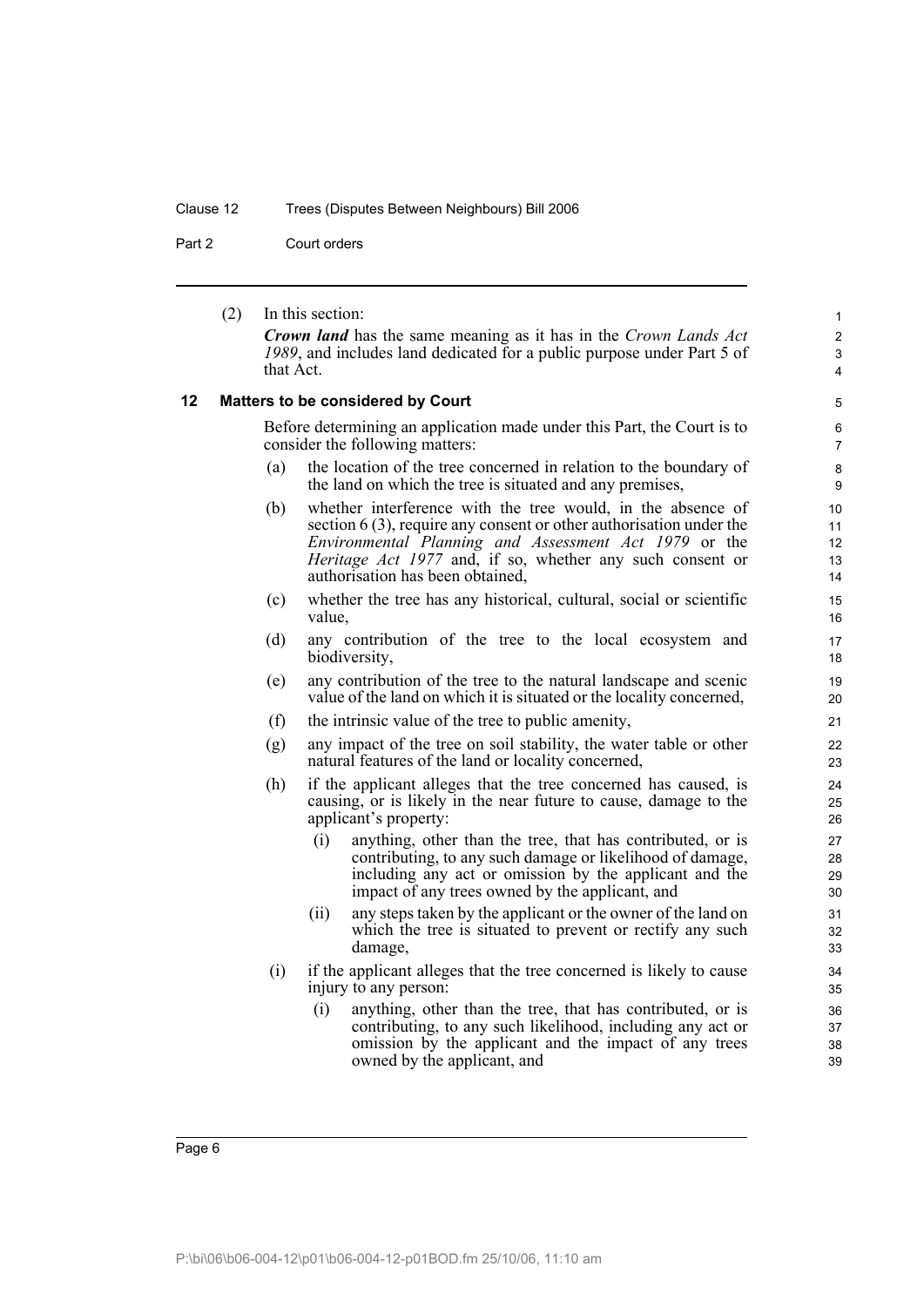Trees (Disputes Between Neighbours) Bill 2006 Clause 13

<span id="page-12-0"></span>

|    | Court orders |      | Part 2                                                                                                                                                                                                                                                                                                                                                                                                         |
|----|--------------|------|----------------------------------------------------------------------------------------------------------------------------------------------------------------------------------------------------------------------------------------------------------------------------------------------------------------------------------------------------------------------------------------------------------------|
| 13 | (i)          | (11) | any steps taken by the applicant or the owner of the land on<br>which the tree is situated to prevent any such injury,<br>such other matters as the Court considers relevant in the<br>circumstances of the case.<br>Appearance by local council or Heritage Council                                                                                                                                           |
|    |              |      | A local council or the Heritage Council (a <i>relevant authority</i> ) may<br>appear before the Court in any proceedings under this Part in relation to<br>a tree if the consent or other authorisation of the relevant authority to<br>interfere with the tree would be required, in the absence of section $6(3)$ ,<br>under the Environmental Planning and Assessment Act 1979 or the<br>Heritage Act 1977. |
| 14 |              |      | Court to provide copy of order to local council and Heritage Council                                                                                                                                                                                                                                                                                                                                           |

<span id="page-12-1"></span>The Court must provide a copy of any order it makes under this Part to:

- (a) the council of the local government area in which the tree is situated, and
- (b) the Heritage Council if the Heritage Council appeared in the proceedings concerned under section 13.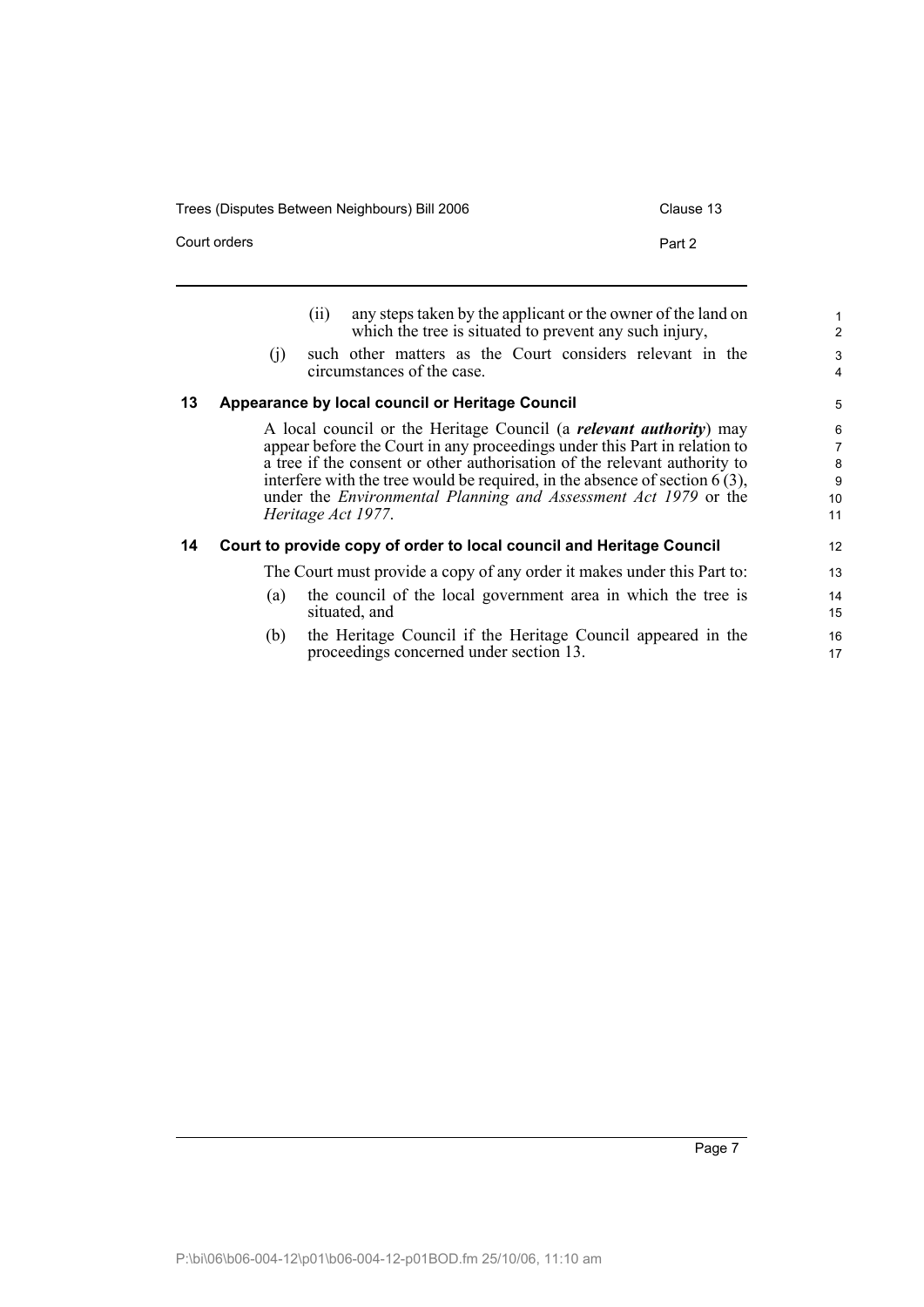Part 3 Enforcement of orders

#### <span id="page-13-0"></span>**Part 3 Enforcement of orders**

#### <span id="page-13-1"></span>**15 Failure to comply with order**

(1) A person must not fail to comply with any requirement imposed on the person by an order under Part 2. Maximum penalty: 1,000 penalty units.

1

(2) Proceedings for an offence under subsection (1) may be taken before the Court in its summary jurisdiction.

#### **16 Successors in title bound by order**

- (1) If the Court makes an order under Part 2 requiring a person who is an owner of land on which a tree is situated (an *original owner*) to carry out work in relation to the tree within a specified period and the original owner ceases to be the owner of the land before the work is carried out, a successor in title to the owner:
	- (a) is required to carry out that work, and
	- (b) to that extent, is bound by the order in the same way as the original owner (except as provided by this section).
- (2) The successor in title is bound by the order only if the applicant for the order gives a copy of the order to the successor in title.
- (3) For the purposes of this section the specified period within which the work is required to be carried out under the order is taken to commence from the date on which the copy of the order is given to the successor in title.

#### <span id="page-13-2"></span>**17 Carrying out of work by local council**

- (1) If the Court has made an order under Part 2 requiring the owner of land on which a tree is situated to carry out work in relation to the tree within a specified period, a person authorised by the council of the local government area in which the tree is situated (an *authorised person*) may enter the land for the purpose of either or both of the following:
	- (a) ascertaining whether the owner has carried out the work in accordance with the order,
	- (b) carrying out the work if the owner has failed to carry out the work in accordance with the order.
- (2) An authorised person may enter land under this section only if the applicant for the order concerned has requested the council to act under this section.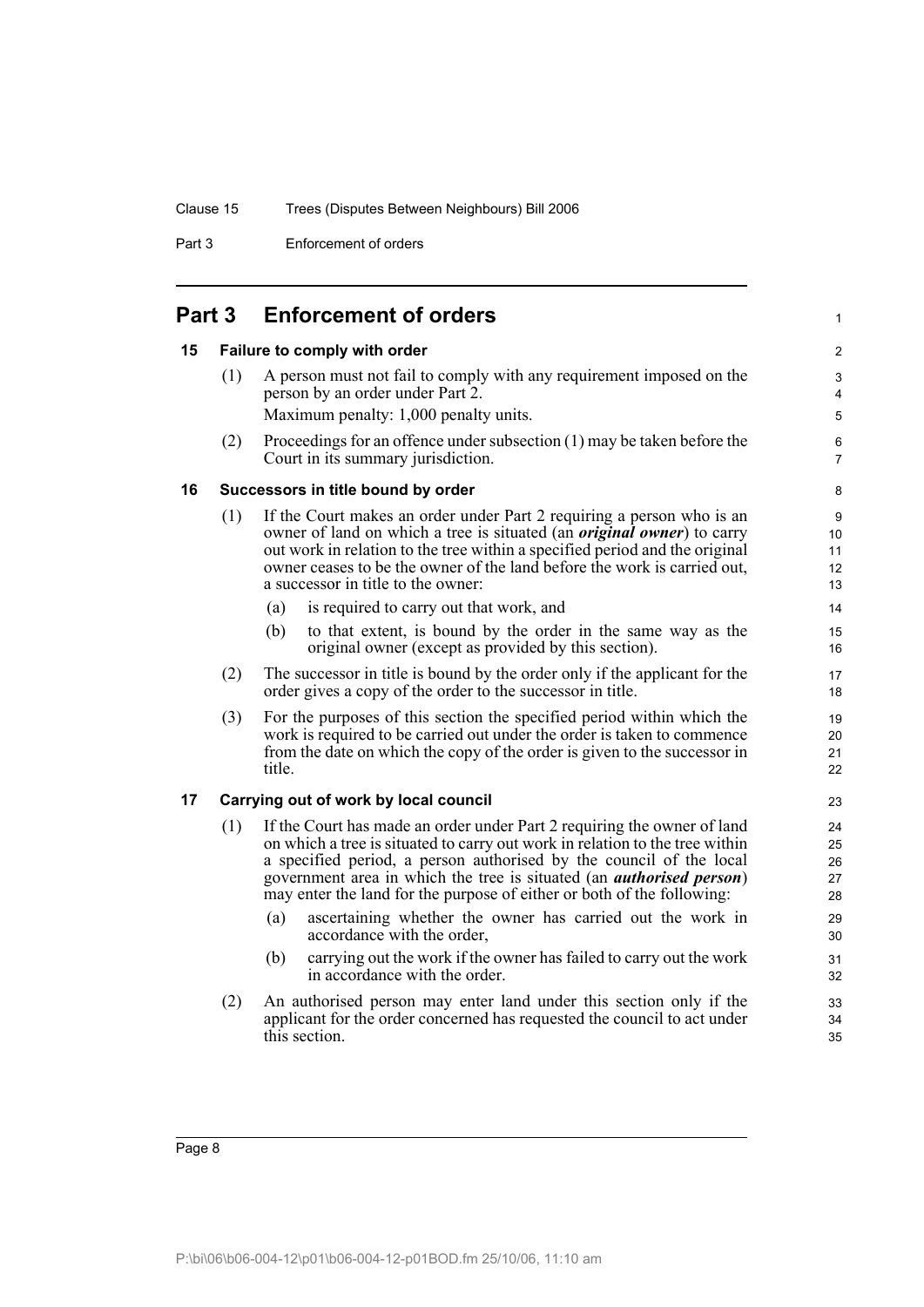i.

Enforcement of orders **Part 3** 

| (3) | Before an authorised person enters land under this section, the council<br>must give the owner of the land written notice of the intention to enter<br>the land. |              |                                                                                                                                                                                                                               |                      |
|-----|------------------------------------------------------------------------------------------------------------------------------------------------------------------|--------------|-------------------------------------------------------------------------------------------------------------------------------------------------------------------------------------------------------------------------------|----------------------|
| (4) |                                                                                                                                                                  |              | The notice must specify the day on which the authorised person intends<br>to enter the land and must be given before that day.                                                                                                | $\overline{4}$<br>5  |
| (5) |                                                                                                                                                                  |              | This section does not require notice to be given:                                                                                                                                                                             | 6                    |
|     | (a)                                                                                                                                                              | land, or     | if entry to the land is made with the consent of the owner of the                                                                                                                                                             | $\overline{7}$<br>8  |
|     | (b)                                                                                                                                                              |              | if entry to the land is required because of the existence or<br>reasonable likelihood of a serious risk to safety, or                                                                                                         | 9<br>10              |
|     | (c)                                                                                                                                                              |              | if entry is required urgently and the case is one in which the<br>general manager of the council has authorised in writing (in the<br>particular case) entry without notice.                                                  | 11<br>12<br>13       |
| (6) |                                                                                                                                                                  | of the land. | An authorised person may not enter or inspect, or carry out work on,<br>land under this section unless the authorised person is in possession of<br>an authority and produces the authority if required to do so by the owner | 14<br>15<br>16<br>17 |
| (7) | and that:                                                                                                                                                        |              | The authority must be a written authority that is issued by the council                                                                                                                                                       | 18<br>19             |
|     | (a)                                                                                                                                                              |              | states that it is issued under this Act, and                                                                                                                                                                                  | 20                   |
|     | (b)                                                                                                                                                              |              | gives the name of the person to whom it is issued, and                                                                                                                                                                        | 21                   |
|     | (c)                                                                                                                                                              |              | describes the land to which the authority applies, and                                                                                                                                                                        | 22                   |
|     | (d)                                                                                                                                                              |              | states that the person has the power to enter the land and states<br>either or both of the following:                                                                                                                         | 23<br>24             |
|     |                                                                                                                                                                  | (i)          | that entry to the land is required for the purpose of<br>ascertaining whether the owner has carried out work in<br>accordance with an order under Part 2 of this Act,                                                         | 25<br>26<br>27       |
|     |                                                                                                                                                                  | (ii)         | that the person has the power to carry out work in<br>accordance with such an order, and                                                                                                                                      | 28<br>29             |
|     | (e)                                                                                                                                                              |              | identifies this section as the source of the powers referred to in<br>paragraph (d), and                                                                                                                                      | 30<br>31             |
|     | (f)                                                                                                                                                              |              | states the date (if any) on which it expires, and                                                                                                                                                                             | 32                   |
|     | (g)                                                                                                                                                              |              | bears the signature of the general manager of the council.                                                                                                                                                                    | 33                   |
| (8) |                                                                                                                                                                  |              | The council may recover in a court of competent jurisdiction the<br>reasonable costs of carrying out work under this section from the owner                                                                                   | 34<br>35             |

Page 9

36

of the land on which the tree is situated.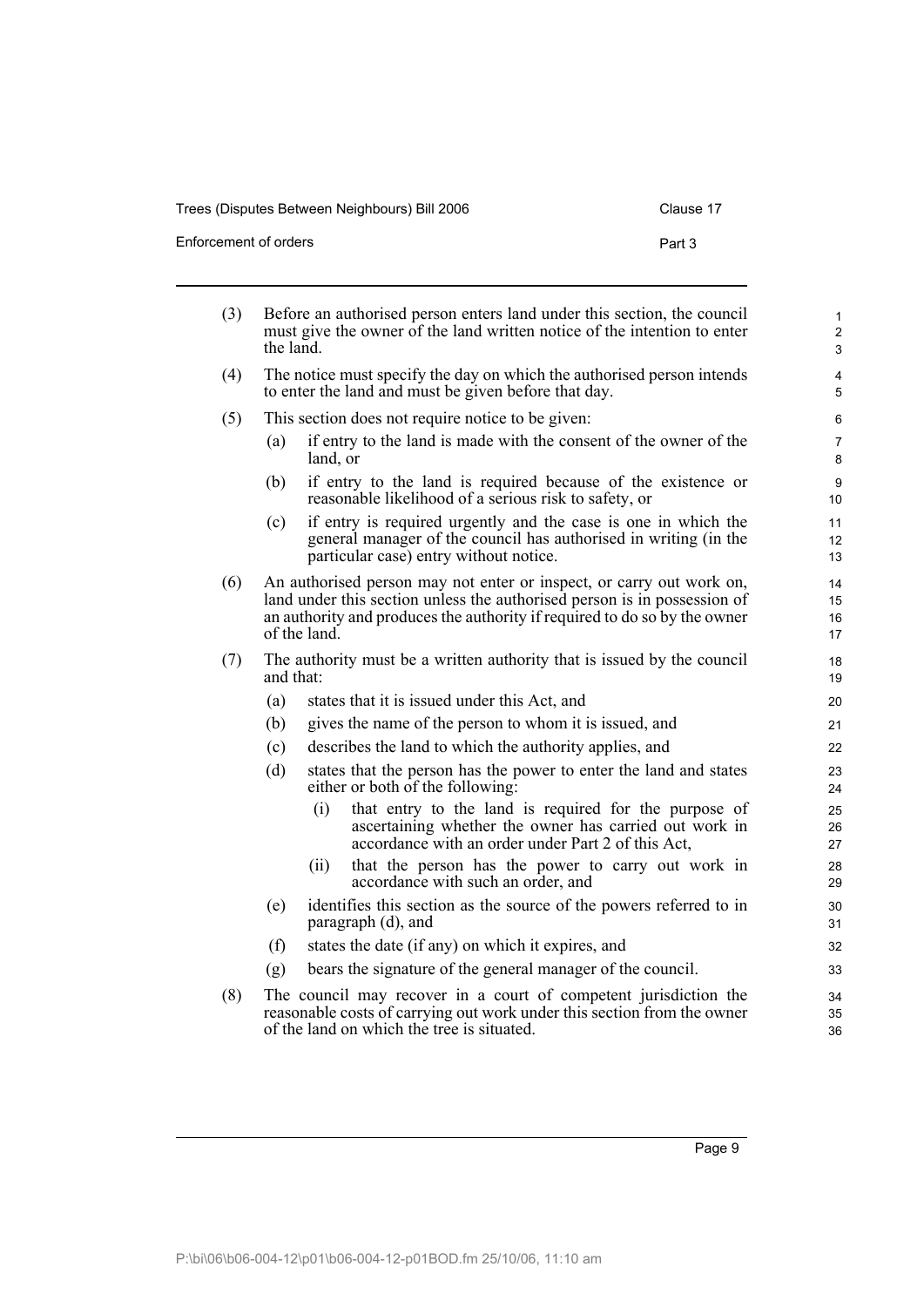Part 4 Miscellaneous

#### <span id="page-15-0"></span>**Part 4 Miscellaneous**

#### <span id="page-15-1"></span>**18 Rights under other Acts or laws**

Except as provided by section 5, nothing in this Act affects the rights that a person has under any other Act or law to interfere with any tree that is not owned by the person.

1

**Note.** For example, under the *Access to Neighbouring Land Act 2000*, a Local Court may make a neighbouring land access order that authorises an owner of land to access, and carry out work on, adjoining land for any of the following purposes:

- (a) ascertaining whether any hedge, tree or shrub is dangerous, dead, diseased, damaged or insecurely rooted,
- (b) replacing any hedge, tree or shrub,
- (c) removing, felling, cutting back or treating any hedge, tree or shrub.

By way of another example, under the *Electricity Supply Act 1995*, an electricity network operator may, in certain circumstances, trim or remove a tree if the operator has reasonable cause to believe that the tree:

- (a) could destroy, damage or interfere with its electricity works, or
- (b) could make its electricity works become a potential cause of bush fire or a potential risk to public safety.

#### <span id="page-15-2"></span>**19 Act to bind Crown**

This Act binds the Crown in right of New South Wales and, in so far as the legislative power of the Parliament of New South Wales permits, the Crown in all its other capacities.

#### <span id="page-15-3"></span>**20 Regulations**

The Governor may make regulations, not inconsistent with this Act, for or with respect to any matter that by this Act is required or permitted to be prescribed or that is necessary or convenient to be prescribed for carrying out or giving effect to this Act.

#### <span id="page-15-4"></span>**21 Savings, transitional and other provisions**

Schedule 1 has effect.

#### <span id="page-15-5"></span>**22 Amendment of other legislation**

The Act and regulations specified in Schedule 2 are amended as set out in that Schedule.

#### <span id="page-15-6"></span>**23 Review of Act**

(1) The Minister is to review this Act to determine whether the policy objectives of the Act remain valid and whether the terms of the Act remain appropriate for securing those objectives.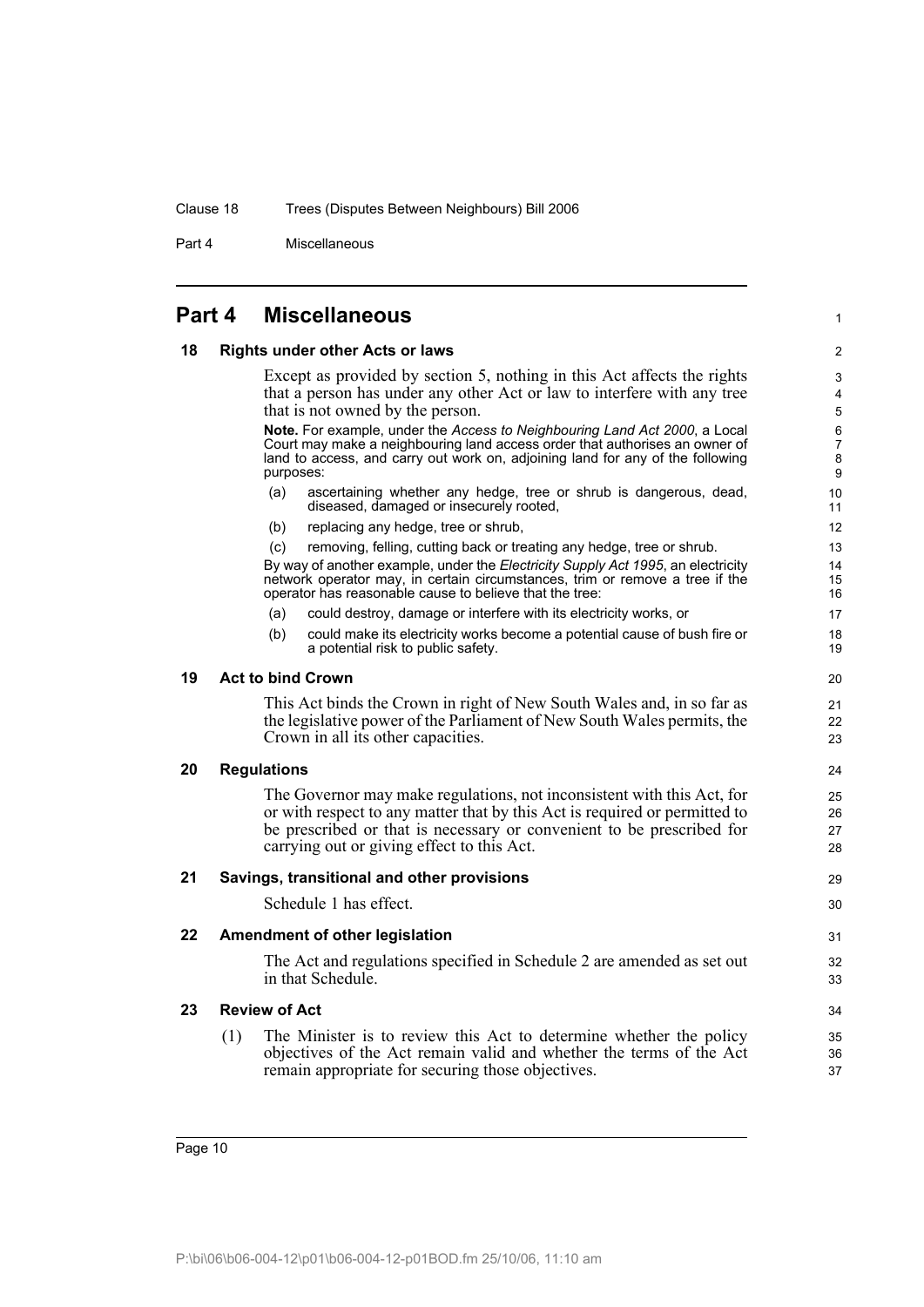| Clause 23                                                              |
|------------------------------------------------------------------------|
| Part 4                                                                 |
| The review is to be undertaken as soon as possible after the period of |
|                                                                        |

2 years from the date of assent to this Act.

(3) A report on the outcome of the review is to be tabled in each House of Parliament within 12 months after the end of the period of 2 years.

Page 11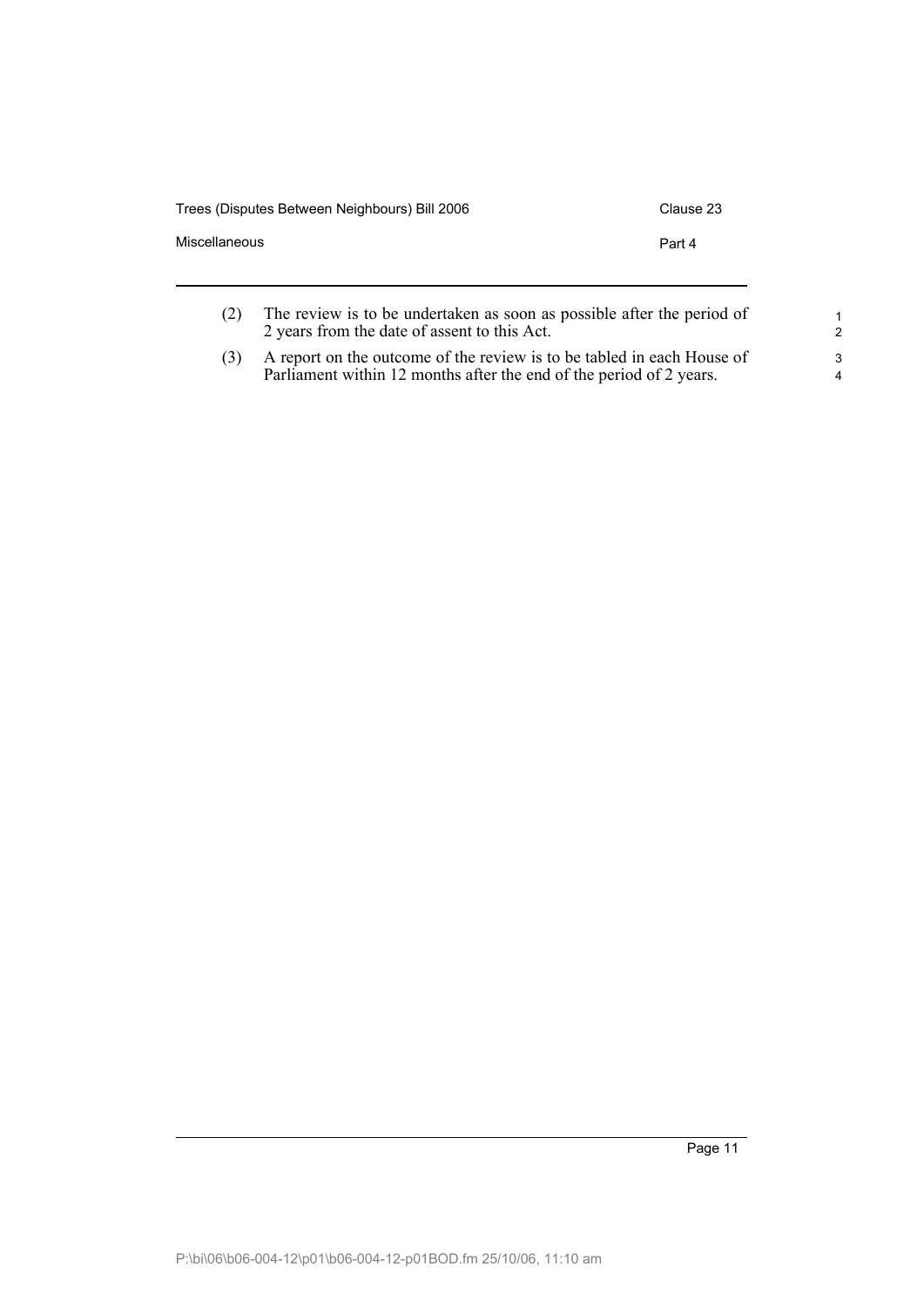Schedule 1 Savings, transitional and other provisions

## <span id="page-17-0"></span>**Schedule 1 Savings, transitional and other provisions**

(Section 21)

1 2

3

| 1 | <b>Regulations</b> |                                                                                                                                                                                              |                |  |  |
|---|--------------------|----------------------------------------------------------------------------------------------------------------------------------------------------------------------------------------------|----------------|--|--|
|   | (1)                | The regulations may contain provisions of a savings or transitional<br>nature consequent on the enactment of the following Acts:                                                             | 5<br>6         |  |  |
|   |                    | this Act                                                                                                                                                                                     | $\overline{7}$ |  |  |
|   | (2)                | Any such provision may, if the regulations so provide, take effect from<br>the date of assent to the Act concerned or a later date.                                                          | 8<br>9         |  |  |
|   | (3)                | To the extent to which any such provision takes effect from a date that<br>is earlier than the date of its publication in the Gazette, the provision<br>does not operate so as:              | 10<br>11<br>12 |  |  |
|   |                    | to affect, in a manner prejudicial to any person (other than the<br>(a)<br>State or an authority of the State), the rights of that person<br>existing before the date of its publication, or | 13<br>14<br>15 |  |  |
|   |                    | to impose liabilities on any person (other than the State or an<br>(b)<br>authority of the State) in respect of anything done or omitted to<br>be done before the date of its publication.   | 16<br>17<br>18 |  |  |
| 2 |                    | Proceedings relating to liability in nuisance                                                                                                                                                | 19             |  |  |
|   |                    | Section 5 does not apply in respect of any proceedings commenced in a<br>court before the commencement of that section.                                                                      | 20<br>21       |  |  |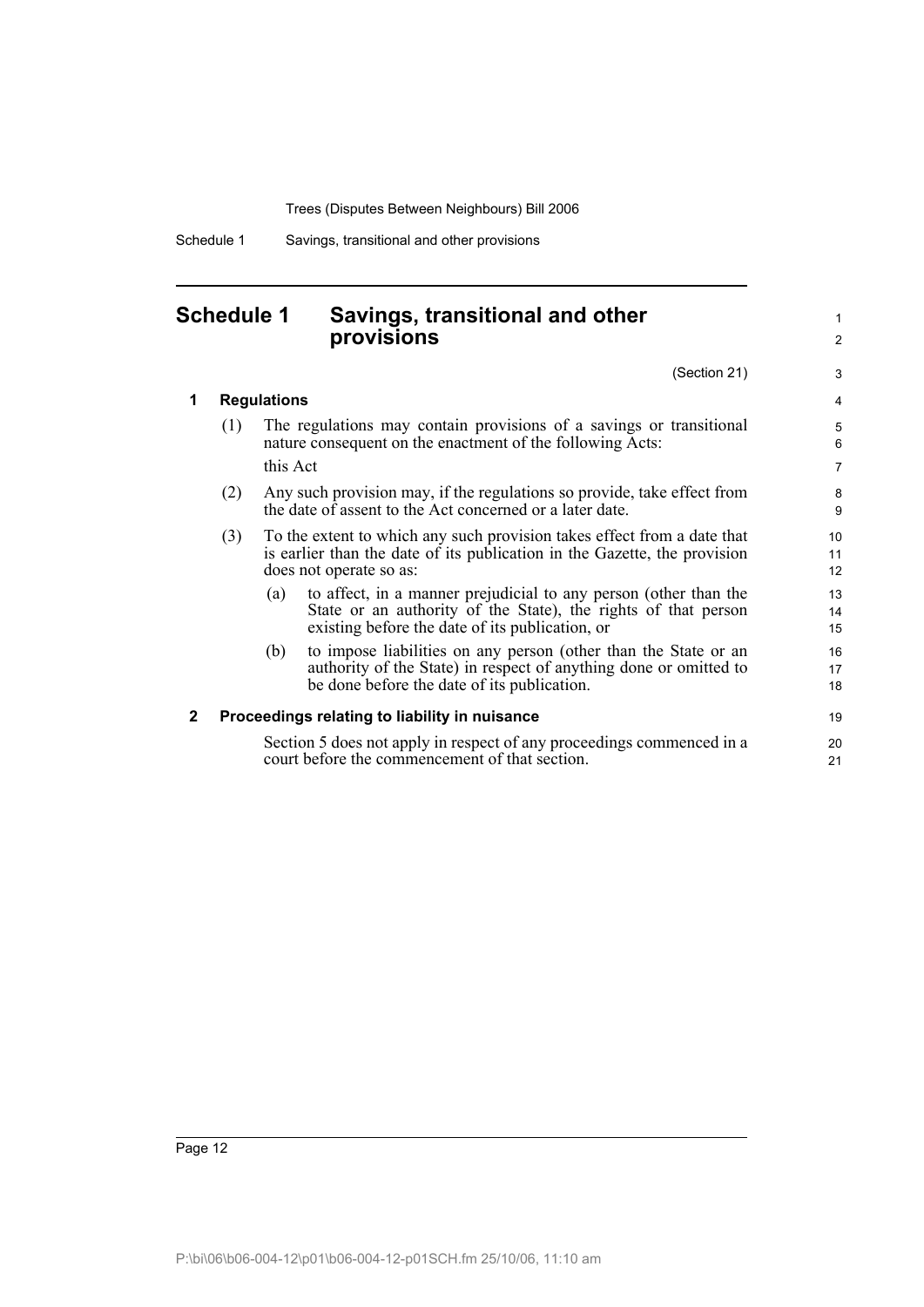Amendment of other legislation Schedule 2

<span id="page-18-0"></span>

|     | <b>Schedule 2</b><br><b>Amendment of other legislation</b>                                                                                                                                                                                                                   | 1                    |
|-----|------------------------------------------------------------------------------------------------------------------------------------------------------------------------------------------------------------------------------------------------------------------------------|----------------------|
|     | (Section 22)                                                                                                                                                                                                                                                                 | $\overline{c}$       |
| 2.1 | <b>Conveyancing (Sale of Land) Regulation 2005</b>                                                                                                                                                                                                                           | 3                    |
|     | <b>Schedule 3 Prescribed warranties</b>                                                                                                                                                                                                                                      | 4                    |
|     | Insert at the end of Part 3 (with appropriate clause numbering):                                                                                                                                                                                                             | 5                    |
|     | Any application for an order under the <i>Trees</i> (Disputes Between<br><i>Neighbours) Act 2006</i> or any order under that Act that requires<br>work to be carried out in relation to a tree if that work has not<br>been carried out fully in compliance with that order. | 6<br>7<br>8<br>9     |
| 2.2 | <b>Environmental Planning and Assessment Regulation 2000</b>                                                                                                                                                                                                                 | 10                   |
|     | <b>Schedule 4 Planning certificates</b>                                                                                                                                                                                                                                      | 11                   |
|     | Insert at the end of the Schedule (with appropriate clause numbering):                                                                                                                                                                                                       | 12                   |
|     | Orders under Trees (Disputes Between Neighbours) Act 2006                                                                                                                                                                                                                    | 13                   |
|     | Whether an order has been made under the <i>Trees (Disputes</i> )<br>Between Neighbours) Act 2006 to carry out work in relation to a<br>tree on the land (but only if the council has been notified of the<br>order).                                                        | 14<br>15<br>16<br>17 |
| 2.3 | Land and Environment Court Act 1979 No 204                                                                                                                                                                                                                                   | 18                   |
| [1] | Section 18 Class 2-local government and miscellaneous appeals and<br>applications                                                                                                                                                                                            | 19<br>20             |
|     | Omit "and" from section 18 (e).                                                                                                                                                                                                                                              | 21                   |
| [2] | Section 18 (g)                                                                                                                                                                                                                                                               | 22                   |
|     | Insert at the end of section 18 $(f)$ :<br>, and                                                                                                                                                                                                                             | 23<br>24             |
|     | applications under the<br><b>Trees</b><br><i>(Disputes)</i><br>(g)<br><i>Between</i><br>Neighbours) Act 2006.                                                                                                                                                                | 25<br>26             |
| [3] | Section 20 Class 4-environmental planning and protection and<br>development contract civil enforcement                                                                                                                                                                       | 27<br>28             |
|     | Insert in alphabetical order in section $20(3)(a)$ :                                                                                                                                                                                                                         | 29                   |
|     | Trees (Disputes Between Neighbours) Act 2006,                                                                                                                                                                                                                                | 30                   |